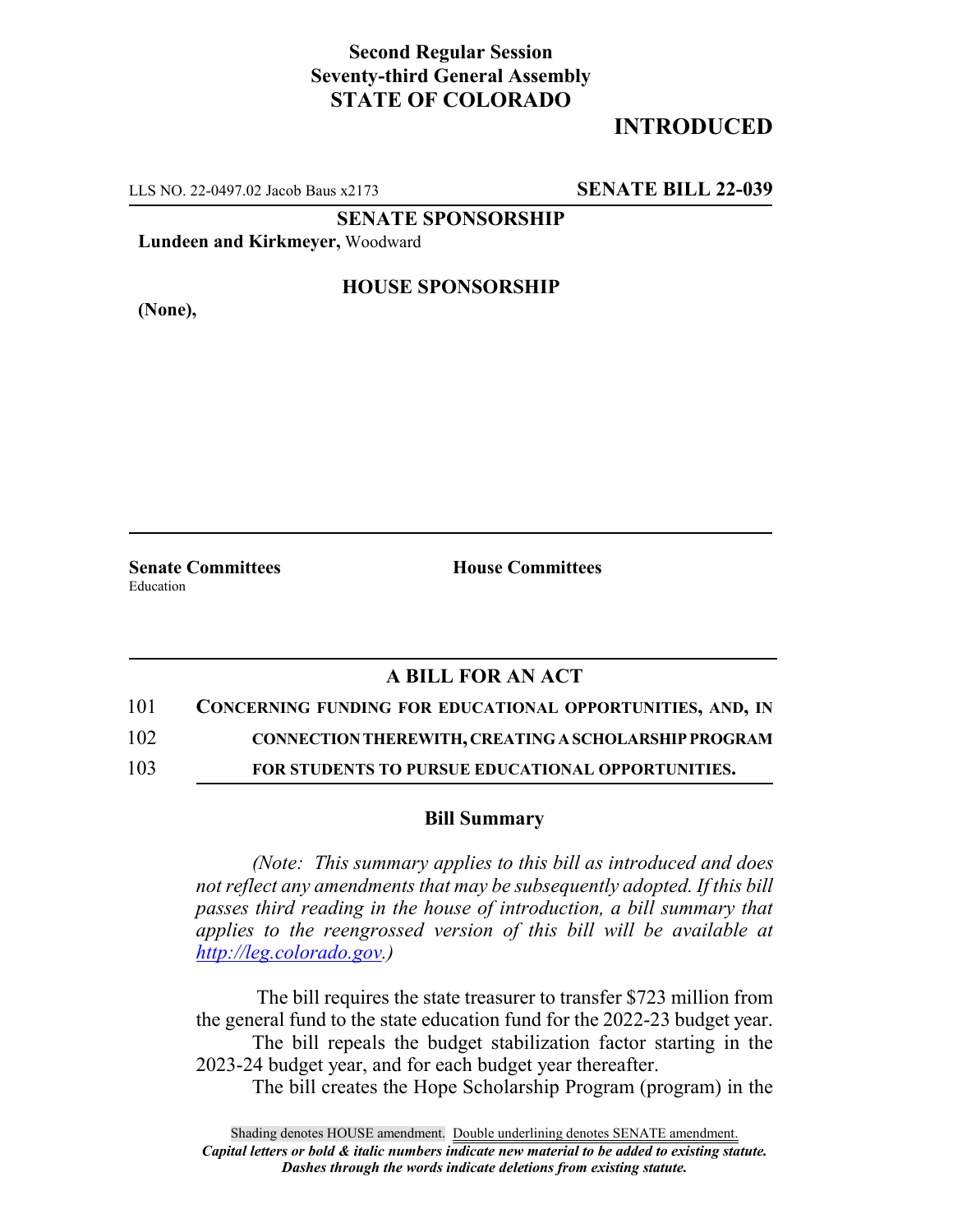department of education (department). The purpose of the program is to meet the educational needs of every eligible student by assisting with certain education expenses. The bill requires:

- The department to contract with an entity that will administer the program (administering entity);
- The department to transfer to the administering entity an amount equal to 125% of the prior budget year's average state share of per pupil revenues for an eligible student who receives a scholarship;
- The department to prorate the amount transferred to the administering entity based on the amount of time remaining in the budget year, and deduct the amount transferred from the amount that the department distributes to the eligible student's school district of residence for the budget year in which an account is created, subject to limitations;
- The parent of an eligible student to apply to the administering entity for a scholarship;
- ! A parent of an eligible student to only spend scholarship money on defined eligible expenses; and
- The administering entity to oversee the program and perform an audit to ensure scholarship money is spent on defined eligible expenses.

1 *Be it enacted by the General Assembly of the State of Colorado:*

2 **SECTION 1.** In Colorado Revised Statutes, 22-54-104, **amend**

3 (5)(g)(I) introductory portion,  $(5)(g)(II)$  introductory portion,  $(5)(g)(III)$ 

4 introductory portion, (5)(g)(IV), and (5)(g)(V); and **add** (5)(g)(II.3) and

5  $(5)(g)(II.7)$  as follows:

6 **22-54-104. District total program - definitions.** (5) For 7 purposes of the formulas used in this section:

8 (g) (I) For the 2010-11 budget year and each budget year 9 thereafter, THROUGH THE 2022-23 BUDGET YEAR, the general assembly determines that stabilization of the state budget requires a reduction in the amount of the annual appropriation to fund the state's share of total program funding for all districts and the funding for institute charter schools. The department of education shall implement the reduction in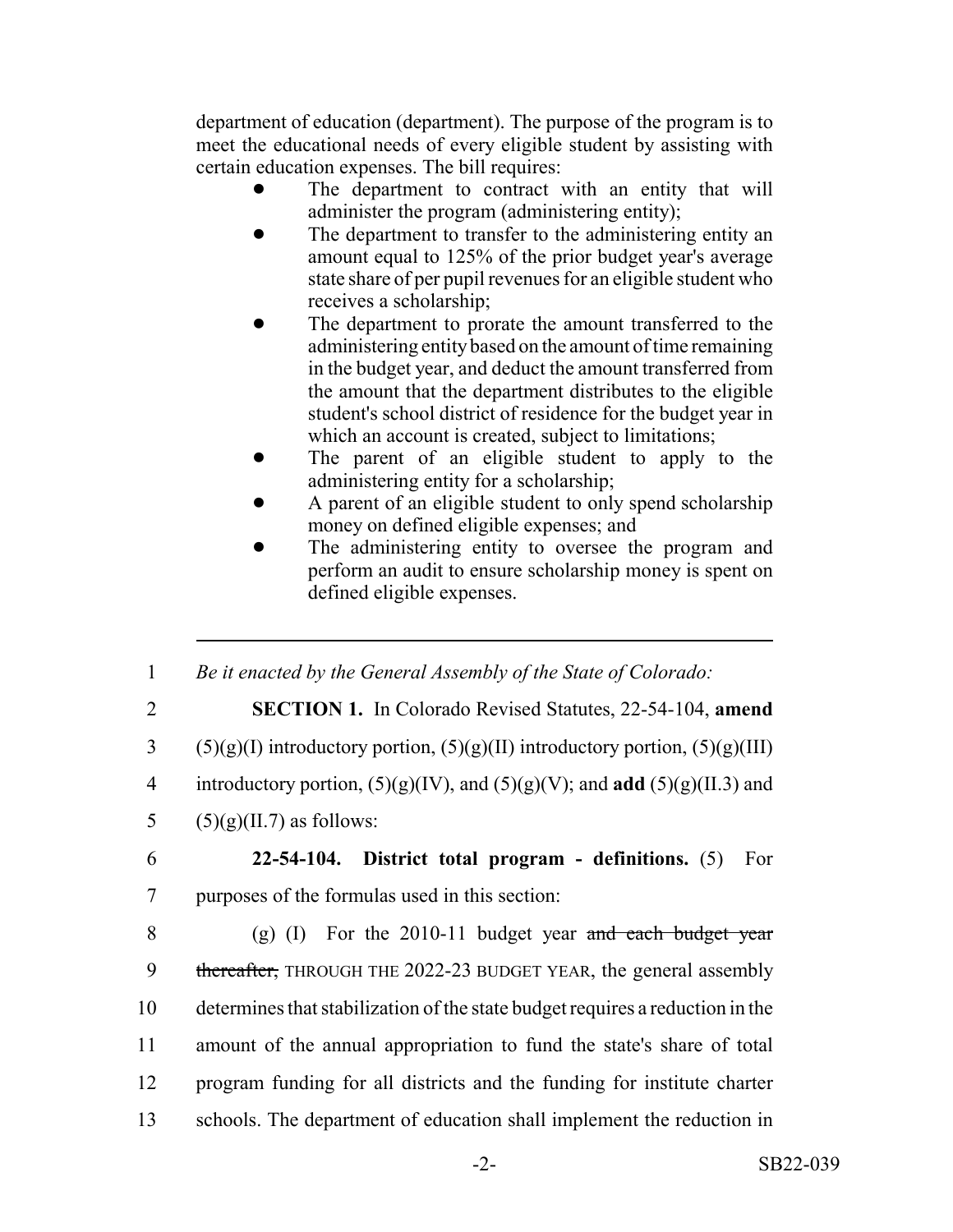total program funding through the application of a budget stabilization 2 factor as provided in this subsection  $(5)(g)(I)$ . For the 2010-11 budget 3 year and each budget year thereafter, THROUGH THE 2022-23 BUDGET YEAR, the department of education and the staff of the legislative council shall determine, based on budget projections, the amount of such reduction to ensure the following:

7 (II) For the 2010-11 budget year and each budget year thereafter, THROUGH THE 2022-23 BUDGET YEAR, the department of education shall: (II.3) FOR THE 2022-23 BUDGET YEAR, THE STATE TREASURER SHALL TRANSFER FROM THE GENERAL FUND TO THE STATE EDUCATION FUND SEVEN HUNDRED TWENTY-THREE MILLION EIGHT HUNDRED THOUSAND DOLLARS.

 (II.7) FOR THE 2023-24 BUDGET YEAR AND EACH BUDGET YEAR THEREAFTER, THE DEPARTMENT OF EDUCATION SHALL NOT REDUCE TOTAL PROGRAM FUNDING THROUGH THE APPLICATION OF A BUDGET STABILIZATION FACTOR.

17 (III) For the 2010-11 budget year and each budget year thereafter, THROUGH THE 2022-23 BUDGET YEAR, except as otherwise provided in 19 subparagraphs  $(W)$  and  $(V)$  of this paragraph  $(g)$ , SUBSECTIONS  $(5)(g)(IV)$ 20 AND (5)(g)(V) OF THIS SECTION, a district's total program shall be IS the greater of:

22 (IV) For the 2010-11 budget year and each budget year thereafter, THROUGH THE 2022-23 BUDGET YEAR, the total program funding for a district that levies the number of mills calculated pursuant to section 25 22-54-106 (2)(a)(II), (2.1)(b)(I)(C), or (2.1)(c)(I), whichever is applicable, is the amount calculated pursuant to subsection (2) of this section for the applicable budget year. Any such district shall use the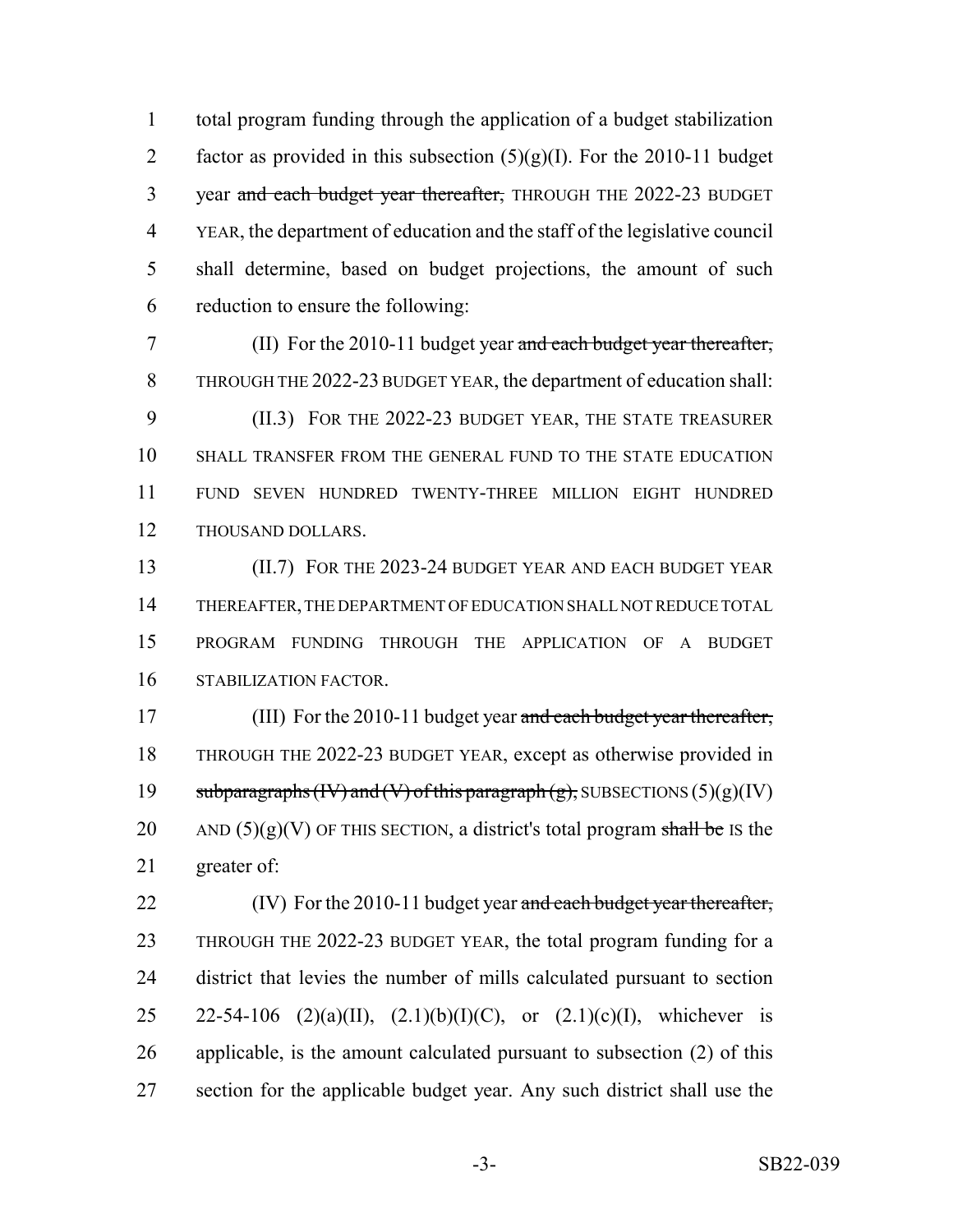revenues generated by the number of mills that the district levies pursuant 2 to section 22-54-106 (2)(a)(II), (2.1)(b)(I)(C), or (2.1)(c)(I), whichever is applicable, to replace any categorical program support funds that the district would otherwise be eligible to receive from the state; except that the amount of categorical program support funds that the district is required to replace must not exceed an amount equal to the district's reduction amount. The department shall use the amount of categorical program support funds replaced by property tax revenue pursuant to this 9 subsection  $(5)(g)(IV)$  to make payments of categorical program support funds to eligible districts as specified in section 22-54-107 (4).

11 (V) For the 2010-11 budget year and each budget year thereafter, THROUGH THE 2022-23 BUDGET YEAR, if a district levies the number of 13 mills calculated pursuant to section 22-54-106 (2)(a)(I),  $(2.1)(b)(I)(A)$ , 14 (2.1)(b)(I)(B), or (2.1)(b)(II), or (2.1)(c)(II), (2.1)(c)(III),or (2.1)(c)(IV), whichever is applicable, and the district's reduction amount exceeds the district's state share of total program funding, such district's total program funding is the amount calculated pursuant to subsection (2) of this section 18 for the applicable budget year, minus the district's state aid. Any such district shall use the revenues generated by the number of mills that the 20 district levies pursuant to section 22-54-106  $(2)(a)(I)$ ,  $(2.1)(b)(I)(A)$ , 21 (2.1)(b)(I)(B), or (2.1)(b)(II), or (2.1)(c)(II), (2.1)(c)(III), or (2.1)(c)(IV), whichever is applicable, to replace any categorical program support funds 23 that the district would otherwise be eligible to receive from the state; except that the amount of categorical program support funds that the district is required to replace must not exceed an amount equal to the remainder of the district's reduction amount after the reduction to the district's total program has been applied pursuant to this subsection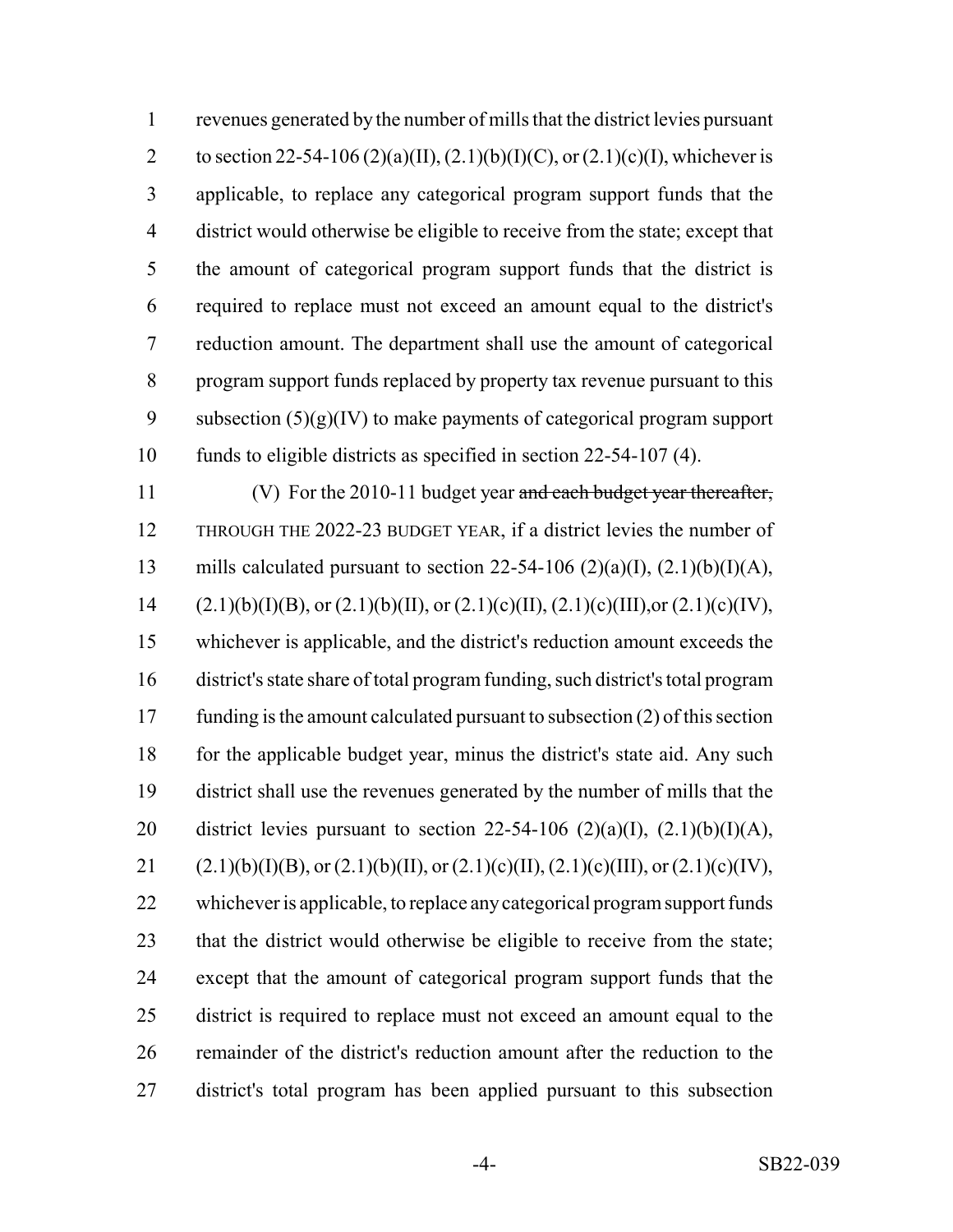| $\mathbf{1}$   | $(5)(g)(V)$ . The department of education shall use the amount of       |
|----------------|-------------------------------------------------------------------------|
| $\overline{2}$ | categorical program support funds replaced by property tax revenue      |
| 3              | pursuant to this subsection $(5)(g)(V)$ to make payments of categorical |
| $\overline{4}$ | program support funds to eligible districts as specified in section     |
| 5              | $22 - 54 - 107$ (4).                                                    |
| 6              | <b>SECTION 2.</b> In Colorado Revised Statutes, add article 106 to      |
| 7              | title 22 as follows:                                                    |
| 8              | <b>ARTICLE 106</b>                                                      |
| 9              | <b>Hope Scholarship Act</b>                                             |
| 10             | 22-106-101. Short title. THE SHORT TITLE OF THIS ARTICLE 106 IS         |
| 11             | THE "HOPE SCHOLARSHIP ACT".                                             |
| 12             | 22-106-102. Definitions. As USED IN THIS ARTICLE 106, UNLESS            |
| 13             | THE CONTEXT OTHERWISE REQUIRES:                                         |
| 14             | (1) "ADMINISTERING ENTITY" MEANS THE ORGANIZATION WITH                  |
| 15             | WHICH THE DEPARTMENT CONTRACTS TO ADMINISTER THE HOPE                   |
| 16             | SCHOLARSHIP PROGRAM.                                                    |
| 17             | (2) "DEPARTMENT" MEANS THE DEPARTMENT OF EDUCATION                      |
| 18             | CREATED AND EXISTING PURSUANT TO SECTION 24-1-115.                      |
| 19             | (3) "ELIGIBLE EXPENSE" MEANS AN EXPENSE NECESSARY FOR THE               |
| 20             | EDUCATION OF AN ELIGIBLE STUDENT. ELIGIBLE EXPENSES INCLUDE:            |
| 21             | (a) TUITION OR FEES AT A NONPUBLIC ELEMENTARY, MIDDLE, OR               |
| 22             | HIGH SCHOOL, INCLUDING A NONPUBLIC ONLINE SCHOOL, IN COLORADO;          |
| 23             | (b) COSTS INCURRED IN PROVIDING A NONPUBLIC HOME-BASED                  |
| 24             | EDUCATIONAL PROGRAM AS DEFINED IN SECTION 22-33-104.5;                  |
| 25             | (c)<br>COSTS OR FEES FOR TUTORING BY AN APPROVED                        |
| 26             | SUPPLEMENTAL EDUCATIONAL SERVICES PROVIDER, AS DEFINED IN               |
| 27             | <b>SECTION 22-2-129;</b>                                                |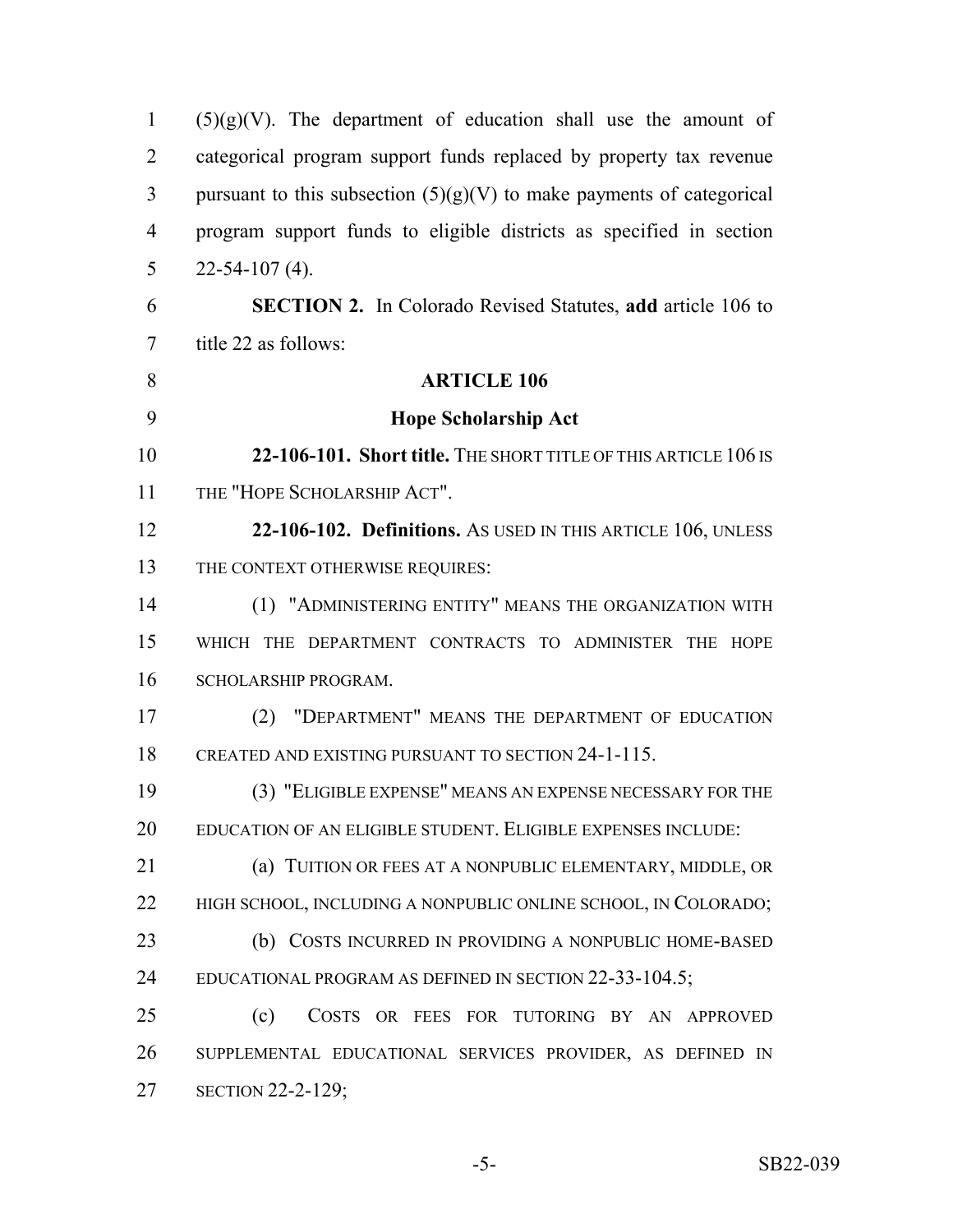(d) COSTS OR FEES FOR STANDARDIZED NATIONAL ASSESSMENT EXAMS FOR ADMISSION TO A POSTSECONDARY EDUCATION PROGRAM OR INSTITUTION OR FOR ADVANCED PLACEMENT EXAMS AND COSTS OR FEES 4 FOR PREPARATORY COURSES FOR THESE EXAMS;

 (e) COSTS OR FEES ASSOCIATED WITH ACQUIRING AN INDUSTRY-RECOGNIZED CREDENTIAL;

 (f) COSTS OR FEES FOR BEFORE-SCHOOL PROGRAMS, AFTER-SCHOOL PROGRAMS, OR SUMMER SCHOOL PROGRAMS; AND

 (g) COSTS OR FEES FOR SPECIAL EDUCATION SERVICES OR THERAPIES, INCLUDING OCCUPATIONAL THERAPY, BEHAVIORAL THERAPY, PHYSICAL THERAPY, SPEECH-LANGUAGE THERAPY, AND AUDIOLOGY THERAPY.

(4) "ELIGIBLE STUDENT" MEANS A STUDENT WHO:

(a) IS A RESIDENT OF COLORADO; AND

(b) (I) AT THE TIME OF APPLICATION:

 (A) IS ENROLLED FULL-TIME AND ATTENDING A PUBLIC SCHOOL IN COLORADO FOR AT LEAST FORTY-FIVE CALENDAR DAYS DURING A SEMESTER, AND CONTINUES ATTENDING FROM THE TIME OF APPLICATION FOR A SCHOLARSHIP UNTIL AN AWARD LETTER IS ISSUED BY THE DEPARTMENT;

 (B) WAS ENROLLED FULL-TIME IN A PUBLIC SCHOOL IN COLORADO 22 FOR THE ENTIRE SCHOOL YEAR PRECEDING THE SCHOOL YEAR IN WHICH 23 THE APPLICATION FOR A SCHOLARSHIP IS SUBMITTED; OR

 (C) IS ELIGIBLE TO ENROLL IN KINDERGARTEN AT A PUBLIC SCHOOL IN COLORADO.

26 (II) NOTWITHSTANDING SUBSECTION (4)(b)(I) OF THIS SECTION, IF ON JULY 1, 2024, THE TOTAL NUMBER OF STUDENTS RECEIVING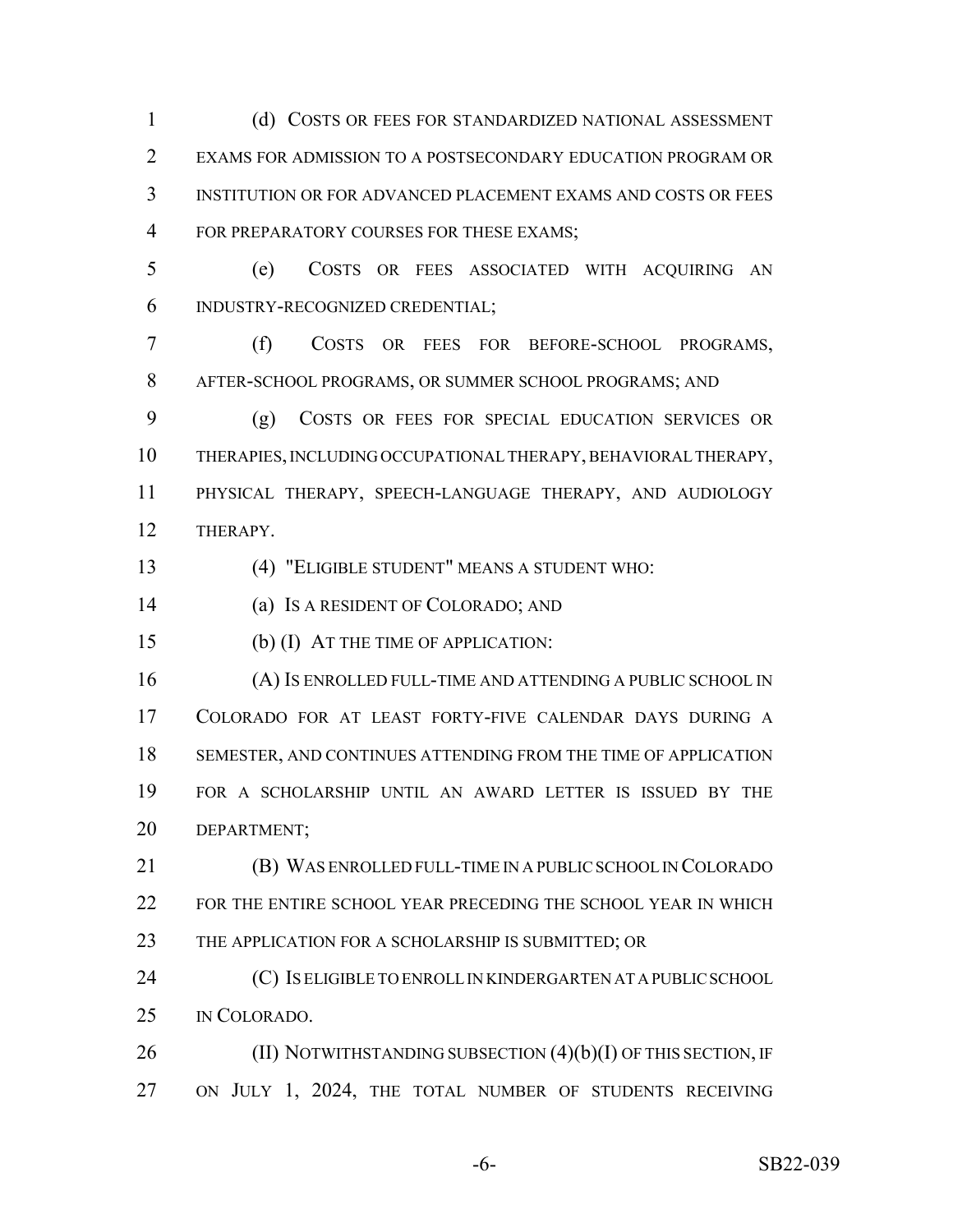SCHOLARSHIPS AND ELIGIBLE STUDENTS WHO HAVE APPLIED TO PARTICIPATE IN THE PROGRAM DURING THE PREVIOUS SCHOOL YEAR IS LESS THAN FIVE PERCENT OF THE TOTAL NUMBER OF FULL-TIME EQUIVALENT STUDENTS COUNTED IN PUBLIC SCHOOL ENROLLMENT FOR THE PREVIOUS SCHOOL YEAR, THEN EFFECTIVE JULY 1, 2026, A STUDENT IS ELIGIBLE IF THE STUDENT IS ENROLLED OR ELIGIBLE TO ENROLL IN A PUBLIC SCHOOL IN THIS STATE AT THE TIME OF APPLICATION.

 (5) "HOPE SCHOLARSHIP ACCOUNT" OR "ACCOUNT" MEANS AN ACCOUNT CREATED AND MANAGED BY THE ADMINISTERING ENTITY FOR EACH ELIGIBLE STUDENT TO USE TO PURCHASE ELIGIBLE EXPENSES.

 (6) "PARENT" MEANS THE PARENT, LEGAL GUARDIAN, OR LEGAL CUSTODIAN OF A STUDENT.

 (7) "PROGRAM" MEANS THE HOPE SCHOLARSHIP PROGRAM CREATED IN SECTION 22-106-103.

 (8) "STATE BOARD" MEANS THE STATE BOARD OF EDUCATION CREATED IN SECTION 1 OF ARTICLE IX OF THE STATE CONSTITUTION.

 (9) "STATE SHARE OF PER PUPIL REVENUES" MEANS THE PORTION OF A SCHOOL DISTRICT OF RESIDENCE'S PER PUPIL REVENUES, AS DEFINED 19 IN SECTION 22-54-103 (9.3), FOR THE APPLICABLE BUDGET YEAR THAT IS FUNDED BY THE SCHOOL DISTRICT OF RESIDENCE'S STATE SHARE OF TOTAL PROGRAM FUNDING, AS CALCULATED PURSUANT TO SECTION 22-54-106, 22 FOR THE APPLICABLE BUDGET YEAR.

 **22-106-103. Hope scholarship program - created - department of education - state board - funding.** (1) THERE IS CREATED IN THE DEPARTMENT THE HOPE SCHOLARSHIP PROGRAM TO MEET THE EDUCATIONAL NEEDS OF EVERY ELIGIBLE STUDENT BY ASSISTING WITH CERTAIN EDUCATION EXPENSES.THE GENERAL ASSEMBLY DECLARES THAT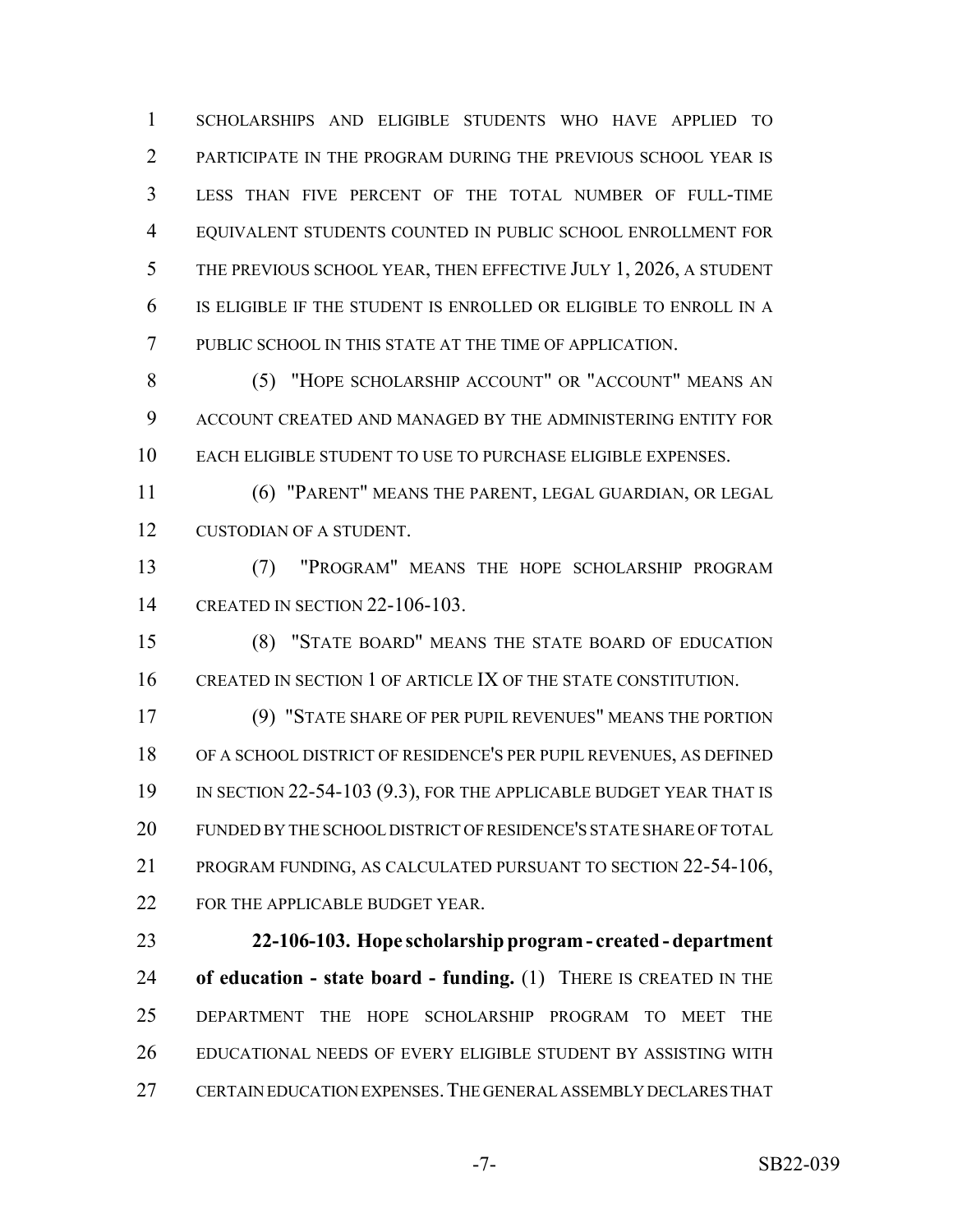THE HOPE SCHOLARSHIP PROGRAM IS A VALID PUBLIC PURPOSE TO ENSURE THAT ALL STUDENTS HAVE THE BEST EDUCATIONAL OPPORTUNITY BASED ON THEIR INDIVIDUAL NEEDS.

 (2) NO LATER THAN SEPTEMBER 30, 2022, THE DEPARTMENT SHALL ISSUE A REQUEST FOR PROPOSALS FOR AN ORGANIZATION TO ADMINISTER THE PROGRAM. THE STATE BOARD SHALL SELECT AND CONTRACT WITH AN ORGANIZATION THAT HAS DEMONSTRATED SUCCESS IN ADMINISTERING FINANCIAL ACCOUNTS AND IS CAPABLE OF EFFICIENTLY IMPLEMENTING A SYSTEM FOR PAYMENT OF MONEY FROM ACCOUNTS.THE STATE BOARD SHALL SELECT THE ADMINISTERING ENTITY AND ENTER INTO A CONTRACT WITH THE ADMINISTERING ENTITY NO LATER THAN FEBRUARY 1,2023, WHICH CONTRACT IS SUBJECT TO ANNUAL REVIEW AND RENEWAL. THE STATE BOARD SHALL PERFORM ITS DUTY PURSUANT TO 14 THIS SUBSECTION (2) IN ACCORDANCE WITH THE "PROCUREMENT CODE", ARTICLES 101 TO 112 OF TITLE 24.

 (3) (a) UPON RECEIVING NOTICE FROM THE ADMINISTERING ENTITY THAT AN ACCOUNT IS CREATED FOR AN ELIGIBLE STUDENT, THE DEPARTMENT SHALL, AS SOON AS PRACTICABLE, TRANSFER TO THE ADMINISTERING ENTITY, FROM THE AMOUNT OF STATE SHARE OF PER PUPIL REVENUES THAT WOULD OTHERWISE BE DISTRIBUTED TO THE ELIGIBLE STUDENT'S SCHOOL DISTRICT OF RESIDENCE FOR THE APPLICABLE BUDGET 22 YEAR, AN AMOUNT EQUAL TO ONE HUNDRED TWENTY-FIVE PERCENT OF THE STATEWIDE AVERAGE STATE SHARE OF PER PUPIL REVENUES FOR THE PRIOR BUDGET YEAR, PRORATED, IF NECESSARY, AS PROVIDED IN 25 SUBSECTION  $(3)(c)$  OF THIS SECTION; EXCEPT THAT, IF THE ELIGIBLE STUDENT'S SCHOOL DISTRICT OF RESIDENCE'S STATE SHARE OF PER PUPIL REVENUES FOR THE APPLICABLE BUDGET YEAR IS LESS THAN ONE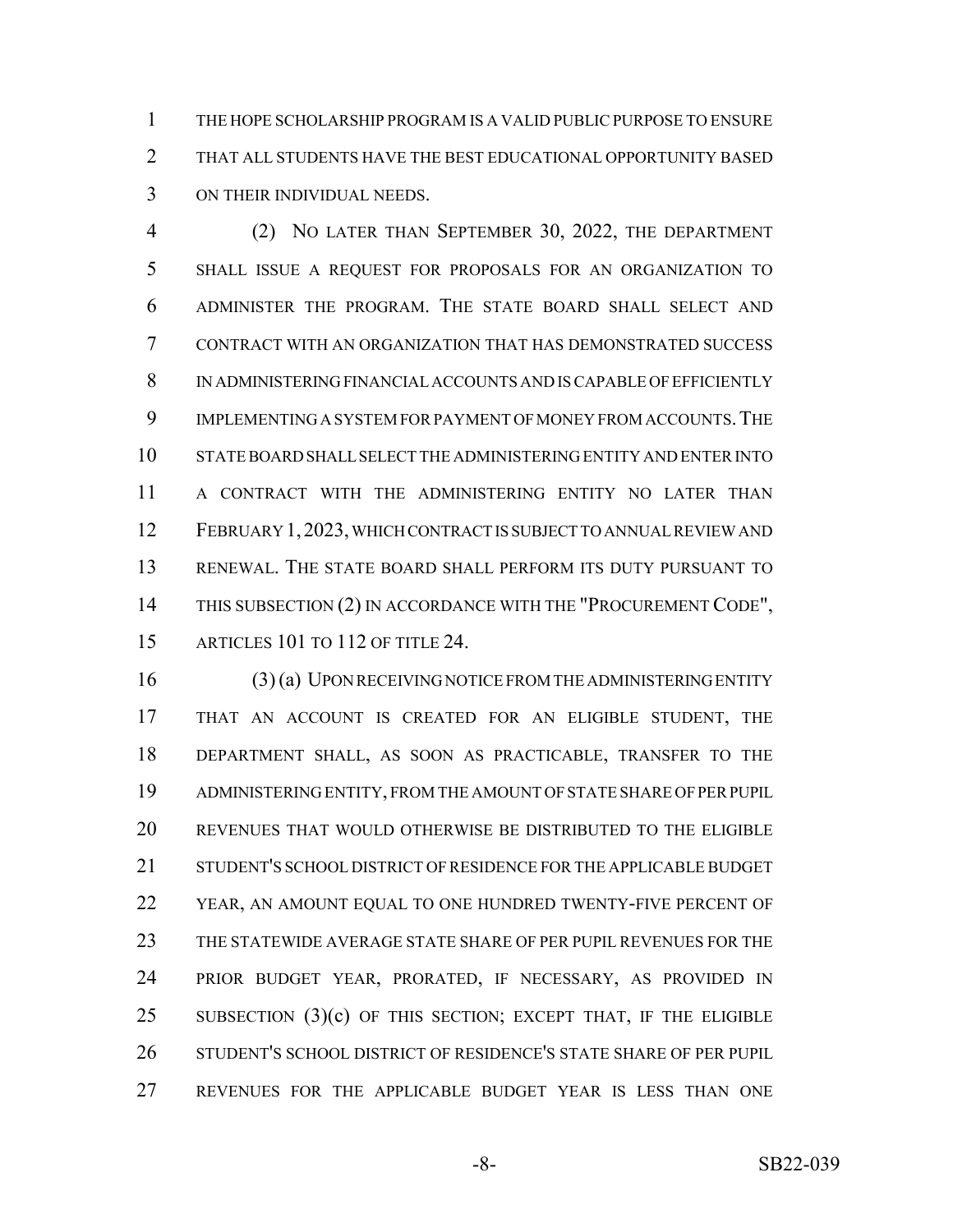HUNDRED TWENTY-FIVE PERCENT OF THE STATEWIDE AVERAGE STATE SHARE OF PER PUPIL REVENUES FOR THE PRIOR BUDGET YEAR, THE DEPARTMENT SHALL TRANSFER NO MORE THAN AN AMOUNT EQUAL TO THE ELIGIBLE STUDENT'S SCHOOL DISTRICT OF RESIDENCE'S STATE SHARE OF PER PUPIL REVENUES FOR THE APPLICABLE BUDGET YEAR.

 (b) IF THE AMOUNT TRANSFERRED PURSUANT TO SUBSECTION (3)(a) OF THIS SECTION FOR AN ELIGIBLE STUDENT IS LESS THAN ONE HUNDRED TWENTY-FIVE PERCENT OF THE STATEWIDE AVERAGE STATE SHARE OF PER PUPIL REVENUES FOR THE PRIOR BUDGET YEAR, THE DEPARTMENT SHALL TRANSFER AN ADDITIONAL AMOUNT OF STATE FUNDING FOR THE ELIGIBLE STUDENT TO ENSURE THE ELIGIBLE STUDENT RECEIVES A TOTAL AMOUNT EQUAL TO ONE HUNDRED TWENTY-FIVE PERCENT OF THE STATEWIDE AVERAGE SHARE OF PER PUPIL REVENUES FOR THE PRIOR BUDGET YEAR, PRORATED, IF NECESSARY, AS PROVIDED IN 15 SUBSECTION (3)(c) OF THIS SECTION. THE GENERAL ASSEMBLY SHALL ANNUALLY APPROPRIATE TO THE DEPARTMENT THE AMOUNT REQUIRED TO FUND THE TRANSFERS DESCRIBED IN THIS SUBSECTION (3)(b). IN A BUDGET YEAR IN WHICH THE GENERAL ASSEMBLY DOES NOT APPROPRIATE A SUFFICIENT AMOUNT TO FULLY FUND THE TRANSFERS, THE DEPARTMENT SHALL REDUCE THE AMOUNT TRANSFERRED PURSUANT TO THIS SUBSECTION (3)(b) TO EACH ACCOUNT BY THE SAME PERCENTAGE THAT 22 THE DEFICIT BEARS TO THE AMOUNT REQUIRED TO FULLY FUND THE ACCOUNTS.

 (c) IF AN ACCOUNT IS INITIALLY CREATED FOR AN ELIGIBLE STUDENT AFTER THE START OF THE BUDGET YEAR, THE DEPARTMENT SHALL PRORATE THE AMOUNT TRANSFERRED TO THE ADMINISTERING ENTITY OF THIS SECTION BASED ON THE AMOUNT OF TIME REMAINING IN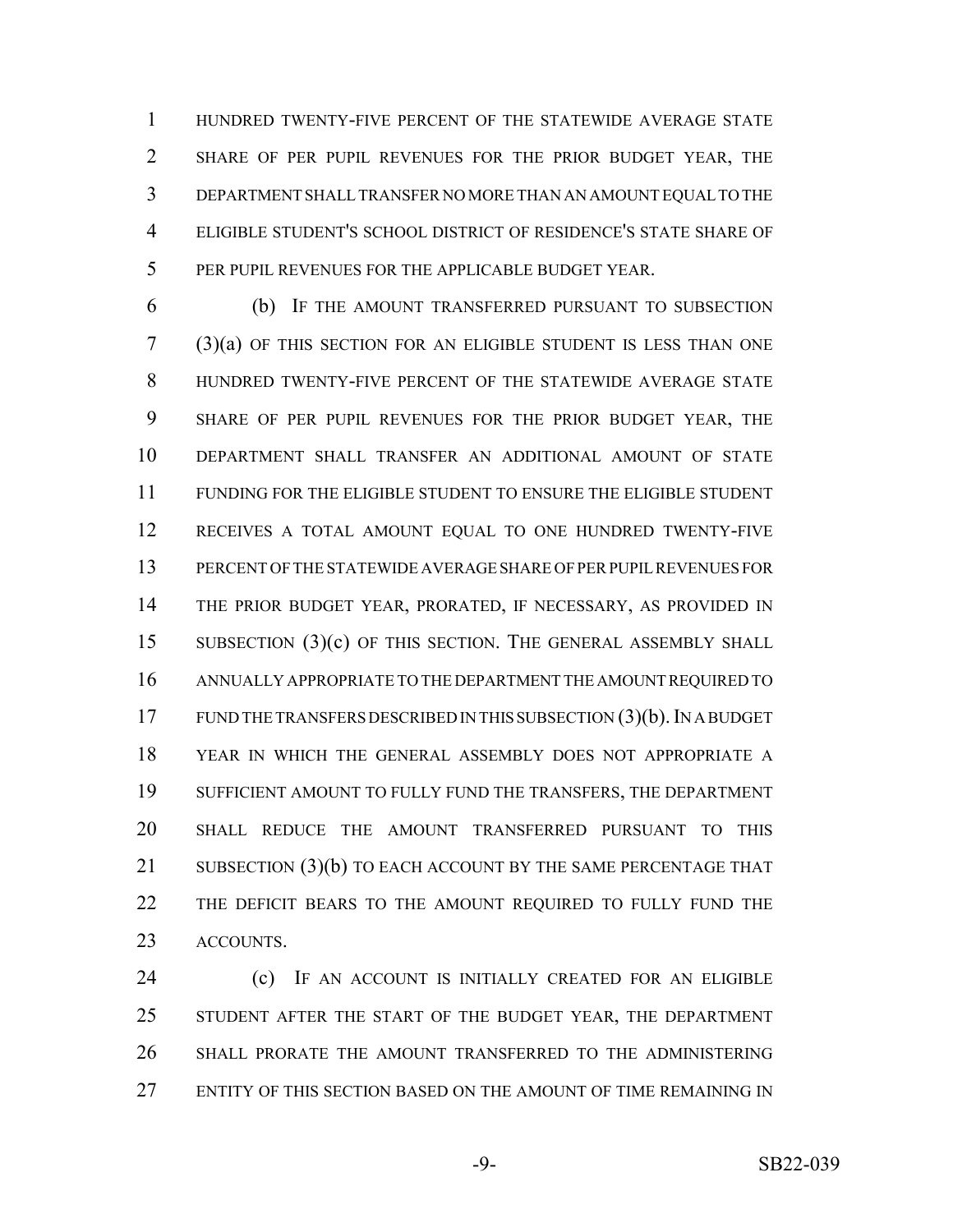THE BUDGET YEAR.

2 (d) THE ADMINISTERING ENTITY SHALL ANNUALLY PROVIDE INFORMATION TO THE DEPARTMENT CONCERNING THE ACTIVE ACCOUNTS FOR THE UPCOMING BUDGET YEAR, AND THE DEPARTMENT SHALL TRANSFER TO THE ADMINISTERING ENTITY THE AMOUNT DESCRIBED IN 6 SUBSECTIONS  $(3)(a)$  AND  $(3)(b)$  OF THIS SECTION, AS APPLICABLE FOR EACH ACCOUNT.

 (4) IF THE ADMINISTERING ENTITY CLOSES AN ACCOUNT PURSUANT TO SECTION 22-106-105 AND TRANSFERS ANY MONEY REMAINING IN THE ACCOUNT TO THE DEPARTMENT, THE DEPARTMENT SHALL TRANSFER THE MONEY RECEIVED TO THE STATE TREASURER FOR DEPOSIT INTO THE GENERAL FUND.

 **22-106-104. Hope scholarship account - administering entity - duties - funding.** (1) IN ADMINISTERING THE PROGRAM, THE ADMINISTERING ENTITY SHALL:

 (a) ESTABLISH AND IMPLEMENT THE PROCESS BY WHICH A PARENT MAY APPLY TO RECEIVE AN ACCOUNT FOR THE ELIGIBLE STUDENT. THE ADMINISTERING ENTITY SHALL CREATE AN ELECTRONICALLY AVAILABLE APPLICATION FORM FOR PROGRAM APPLICANTS. BY MARCH 1, 2023, THE DEPARTMENT SHALL MAKE THE APPLICATION AVAILABLE ON ITS WEBSITE 21 IN A PROMINENT LOCATION THAT IS EASILY ACCESSIBLE.

 (b) MAINTAIN CLEAR ACCOUNTING AND SEPARATE ACCOUNTS FOR OPERATIONAL MONEY AND MONEY DEPOSITED INTO SEPARATE ACCOUNTS FOR EACH PARTICIPATING STUDENT;

 (c) IMPLEMENT A SYSTEM FOR PAYMENT OF MONEY TO ACCOUNTS 26 AND OVERSEE THE CONTINUING OPERATION OF ACCOUNTS;

27 (d) COMPLETE AND SUBMIT TO THE DEPARTMENT AN ANNUAL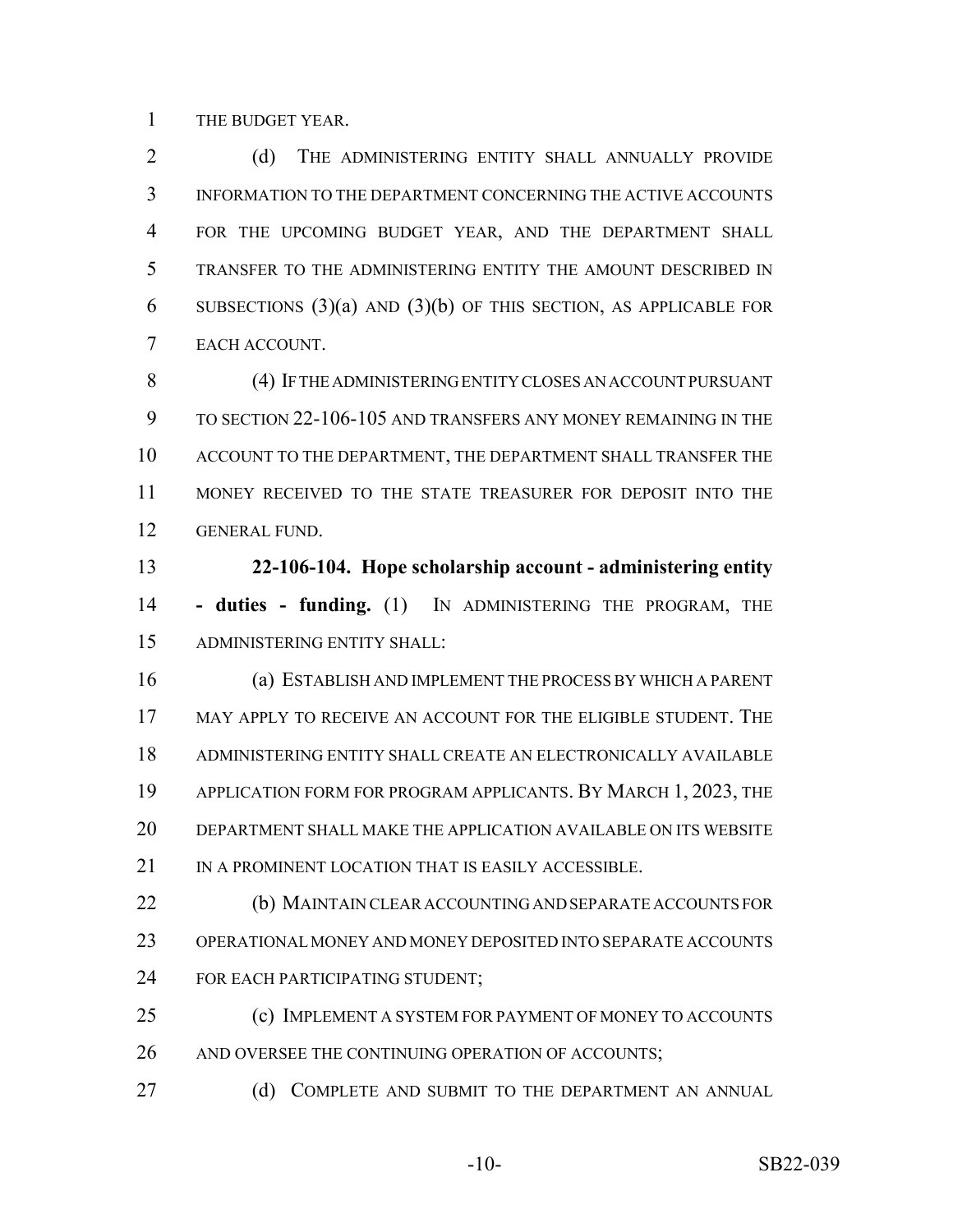INDEPENDENT FINANCIAL AUDIT IN ACCORDANCE WITH TIMELINES SET BY THE DEPARTMENT;

 (e) PERFORM AN AUDIT AS PROVIDED IN SECTION 22-106-106; AND (f) PROVIDE INFORMATION TO THE DEPARTMENT CONCERNING ACCOUNTS AS PROVIDED IN THIS ARTICLE 106.

 (2) THE ADMINISTERING ENTITY MAY RETAIN UP TO FIVE PERCENT OF THE AMOUNT THAT IT ANNUALLY RECEIVES FROM THE DEPARTMENT FOR EACH ACCOUNT TO OFFSET THE COSTS THAT THE ADMINISTERING ENTITY INCURS IN ADMINISTERING THE PROGRAM. THE CONTRACT BETWEEN THE STATE BOARD AND THE ADMINISTERING ENTITY MUST NOT INCLUDE ANY ADDITIONAL AMOUNT OF REMUNERATION TO THE 12 ADMINISTERING ENTITY FROM THE STATE.

 **22-106-105. Hope scholarship account - application - award - denial - annual confirmation - account closure.** (1) THE ADMINISTERING ENTITY SHALL ACCEPT AND REVIEW PROGRAM APPLICATIONS.WITHIN FIFTEEN DAYS AFTER RECEIPT OF AN APPLICATION, THE ADMINISTERING ENTITY SHALL REVIEW THE APPLICATION AND ISSUE TO THE APPLICANT EITHER A NOTICE OF SCHOLARSHIP AWARD OR A NOTICE OF DENIAL. A NOTICE OF DENIAL MUST INCLUDE THE REASON FOR DENIAL AND WHETHER AND HOW THE APPLICANT MAY REMEDY AN APPLICATION DEFICIENCY.

22 (2) THE ADMINISTERING ENTITY SHALL AWARD A SCHOLARSHIP TO EACH ELIGIBLE STUDENT WHO SATISFIES THE FOLLOWING REQUIREMENTS: (a) THE ELIGIBLE STUDENT'S PARENT SUBMITS A COMPLETE APPLICATION; AND

 (b) THE ELIGIBLE STUDENT'S PARENT SIGNS AN AGREEMENT THAT 27 INCLUDES THE PARENT'S UNDERSTANDING AND AGREEMENT TO: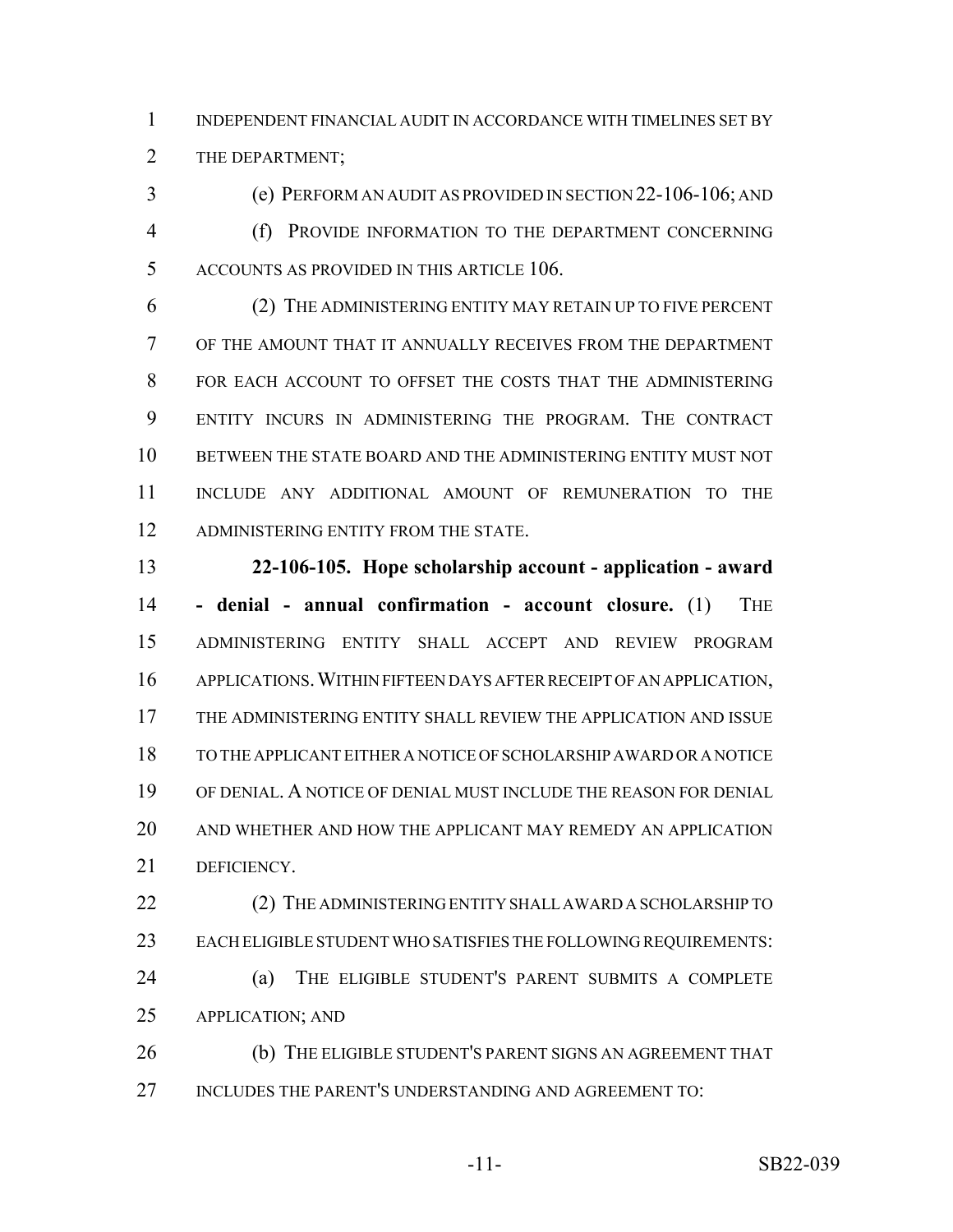(I) PROVIDE AN EDUCATION TO THE ELIGIBLE STUDENT AT A NONPUBLIC ELEMENTARY, MIDDLE, OR HIGH SCHOOL, INCLUDING A NONPUBLIC ONLINE SCHOOL, IN COLORADO, OR A NONPUBLIC HOME-BASED EDUCATIONAL PROGRAM AS DEFINED IN SECTION 22-33-104.5, AS LONG AS THE ELIGIBLE STUDENT RECEIVES THE SCHOLARSHIP. THE ELIGIBLE STUDENT MUST NOT RECEIVE EDUCATIONAL SERVICES FROM A PUBLIC SCHOOL, EXCEPT AN ELIGIBLE STUDENT IS NOT PROHIBITED FROM 8 PARTICIPATING IN AN ACTIVITY, AS DEFINED IN SECTION 22-32-116.5 (10).

 (II) USE THE MONEY PROVIDED IN THE ACCOUNT ONLY FOR ELIGIBLE EXPENSES; AND

 (III) COMPLY WITH ALL RULES AND REQUIREMENTS FOR 12 PARTICIPATION IN THE PROGRAM.

 (3) THE ADMINISTERING ENTITY SHALL PROVIDE TO EACH PARENT OF AN ELIGIBLE STUDENT WHO HAS AN ACCOUNT INFORMATION CONCERNING THE OPERATION OF THE ACCOUNT, INCLUDING A DESCRIPTION OF ELIGIBLE EXPENSES.

 (4) ANNUALLY, IN ACCORDANCE WITH TIMELINES ESTABLISHED BY THE ADMINISTERING ENTITY, THE PARENT OF AN ELIGIBLE STUDENT WHO HAS AN ACCOUNT SHALL CONFIRM WITH THE ADMINISTERING ENTITY THAT THE STUDENT CONTINUES TO BE AN ELIGIBLE STUDENT, AND THAT THE PARENT CONTINUES TO UNDERSTAND AND AGREE TO THE TERMS IN 22 SUBSECTION (2)(b) OF THIS SECTION. AN ACCOUNT CONTINUES TO BE 23 ACTIVE WITHOUT NEED FOR RENEWAL AND IS FUNDED UNTIL:

 (a) THE ELIGIBLE STUDENT COMPLETES TWELFTH GRADE OR CEASES TO BE ENROLLED IN A NONPUBLIC ELEMENTARY, MIDDLE, OR HIGH 26 SCHOOL, INCLUDING A NONPUBLIC ONLINE SCHOOL, IN COLORADO, OR A NONPUBLIC HOME-BASED EDUCATIONAL PROGRAM;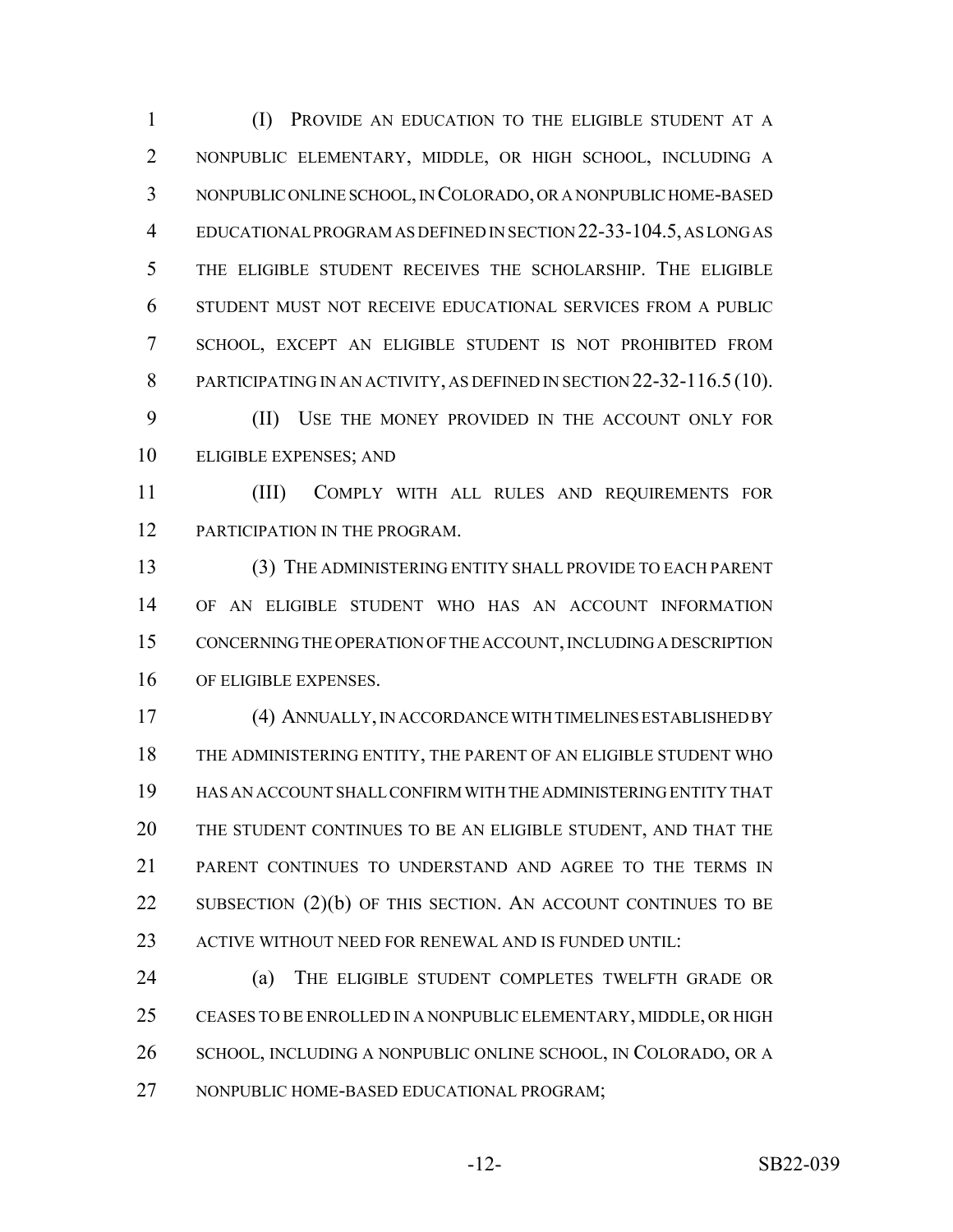(b) THE ELIGIBLE STUDENT TURNS TWENTY-ONE YEARS OF AGE; (c) THE PARENT FAILS TO CONFIRM ELIGIBILITY, UNDERSTANDING, AND AGREEMENT TO TERMS OF THE PROGRAM PURSUANT TO THIS 4 SUBSECTION (4);

 (e) THE PARENT OF AN ELIGIBLE STUDENT WITHDRAWS OR TERMINATES PARTICIPATION IN THE PROGRAM.

(d) THE STUDENT IS NO LONGER ELIGIBLE FOR A SCHOLARSHIP; OR

 (5) ANY UNEXPENDED AMOUNT IN AN ACCOUNT AT THE END OF A SCHOOL YEAR REMAINS IN THE ACCOUNT, AND THE ELIGIBLE STUDENT'S PARENT MAY EXPEND IT ON ELIGIBLE EXPENSES IN SUBSEQUENT SCHOOL YEARS.

12 (6) ANY ACCRUED INTEREST IN AN ACCOUNT REMAINS IN THE ACCOUNT, AND THE ELIGIBLE STUDENT'S PARENT MAY EXPEND IT ON ELIGIBLE EXPENSES.THE MONEY DEPOSITED INTO AN ELIGIBLE STUDENT'S ACCOUNT AND ANY INTEREST EARNED ON MONEY IN THE ACCOUNT DO NOT CONSTITUTE TAXABLE INCOME TO THE PARENT.

 (7) IF A STUDENT WHO HAS AN ACCOUNT CEASES TO BE AN ELIGIBLE STUDENT, OR THE STUDENT'S PARENT CHOOSES TO WITHDRAW OR TERMINATE PARTICIPATION IN THE PROGRAM, THE STUDENT'S PARENT SHALL NOTIFY THE ADMINISTERING ENTITY. THE ADMINISTERING ENTITY SHALL IMMEDIATELY CLOSE THE ACCOUNT AND TRANSFER ANY AMOUNT 22 REMAINING IN THE ACCOUNT TO THE DEPARTMENT FOR DEPOSIT INTO THE GENERAL FUND AS PROVIDED IN SECTION 22-106-103 (4).

 **22-106-106. Audit.** NO LATER THAN NOVEMBER 1, 2023, AND NO LATER THAN NOVEMBER 1 OF EACH YEAR THEREAFTER THAT FOLLOWS A SCHOOL YEAR IN WHICH THE ADMINISTERING ENTITY OPERATES THE 27 PROGRAM, THE ADMINISTERING ENTITY SHALL AUDIT A REPRESENTATIVE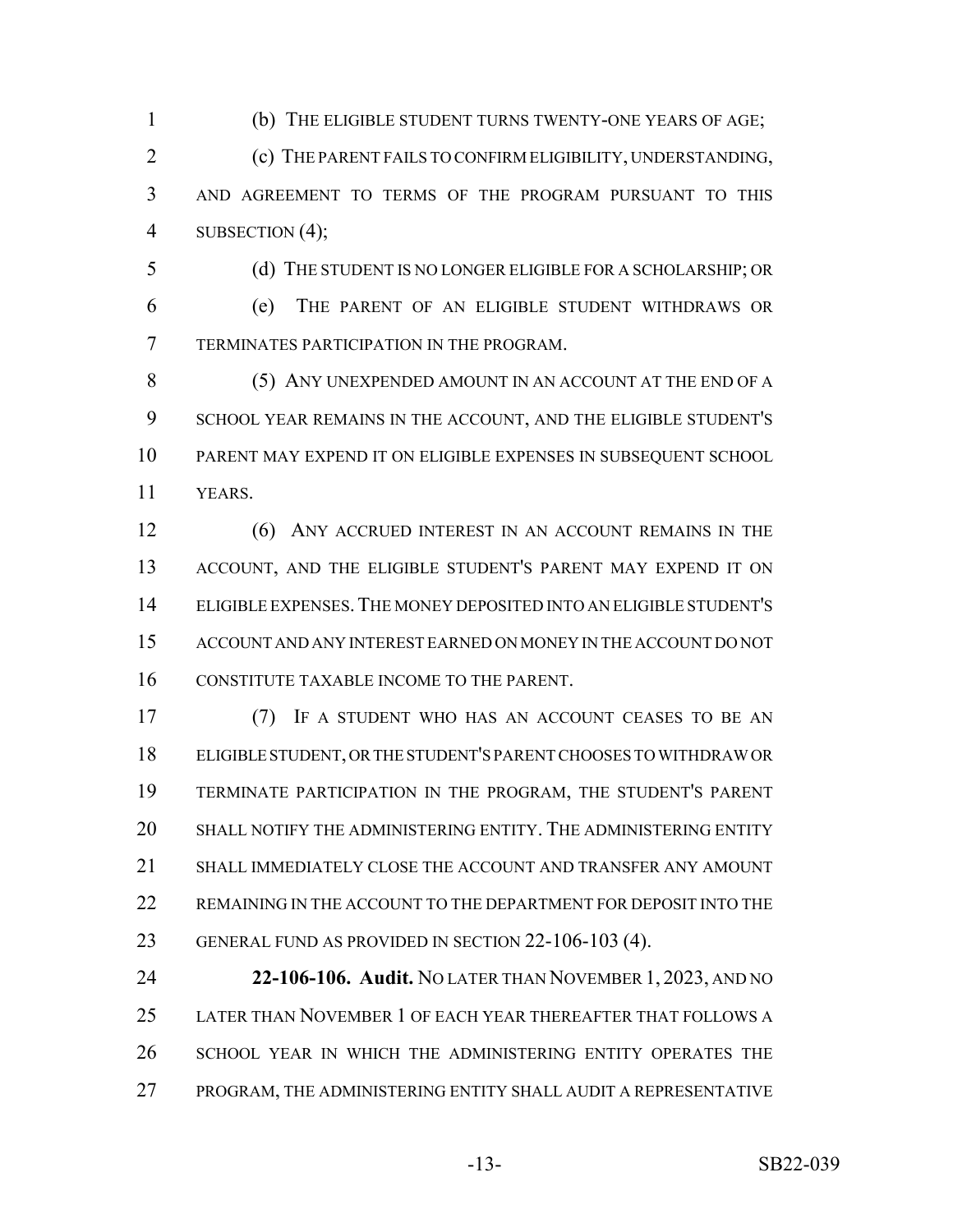SAMPLE OF THE PARENTS WHO RECEIVED MONEY FOR ELIGIBLE STUDENTS THROUGH THE PROGRAM TO ENSURE THAT SAID ELIGIBLE STUDENTS MET THE REQUIREMENTS SPECIFIED IN THIS ARTICLE 106 AND THE PARENTS SPENT THE MONEY ON ELIGIBLE EXPENSES AS REQUIRED IN THIS ARTICLE 106. IF THE AUDIT PROVIDES EVIDENCE THAT AN ELIGIBLE STUDENT WHOSE PARENT RECEIVED MONEY THROUGH A PROGRAM DID NOT MEET THE REQUIREMENTS SPECIFIED IN THIS ARTICLE 106 OR THAT THE PARENT SPENT ALL OR ANY PORTION OF THE AMOUNT RECEIVED FOR PURPOSES THAT WERE NOT ELIGIBLE EXPENSES, THE ADMINISTERING ENTITY SHALL COMMENCE LEGAL ACTION TO RECOVER THE AMOUNT ILLEGALLY DISTRIBUTED OR SPENT. **SECTION 3.** In Colorado Revised Statutes, 22-54-103, **add**  $(10)(i)$  as follows:

 **22-54-103. Definitions.** As used in this article 54, unless the context otherwise requires:

 (10) (i) FOR THE 2022-23 BUDGET YEAR AND BUDGET YEARS THEREAFTER, "PUPIL ENROLLMENT" INCLUDES ANY STUDENT WHO RESIDES IN THE SCHOOL DISTRICT AND RECEIVES A HOPE SCHOLARSHIP PURSUANT TO ARTICLE 106 OF THIS TITLE 22 AS OF THE PUPIL ENROLLMENT COUNT 20 DAY OF THE APPLICABLE BUDGET YEAR.

 **SECTION 4.** In Colorado Revised Statutes, 22-54-115, **amend** 22 (1) introductory portion,  $(1)(b)$ , and  $(1)(c)$ ; and **add**  $(1)(d)$  and  $(1.7)$  as follows:

 **22-54-115. Distribution from state public school fund.** (1) No 25 later than June 30 of each year, the state board shall determine the amount of the state's share of the district's total program for the budget year beginning on July 1, and the total thereof for all districts, which amount